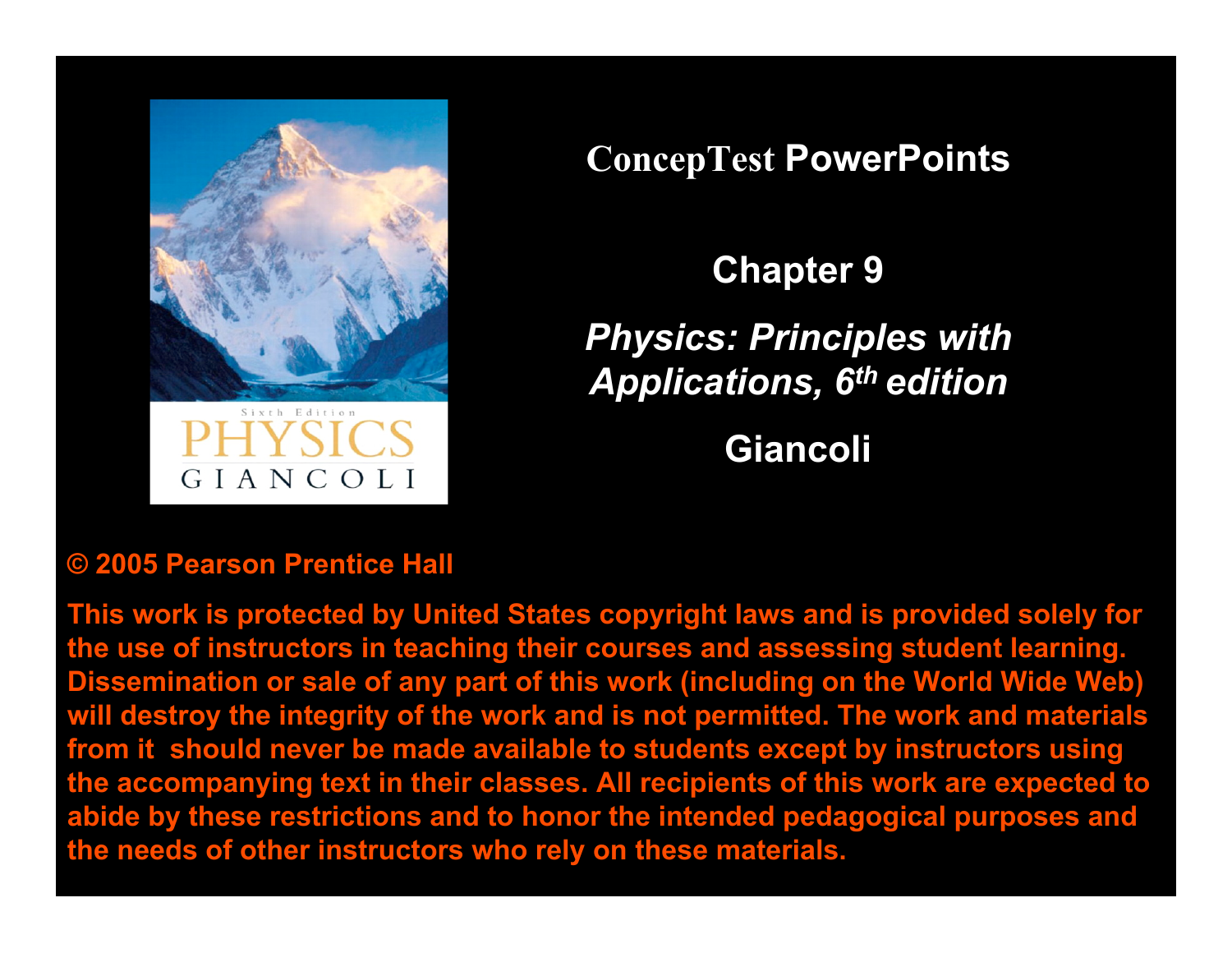# *ConcepTest 9.1 ConcepTest 9.1* **Balancing Rod Balancing Rod**

**A 1 kg ball is hung at the end of a rod 1 m long. If the system balances at a point on the rod 0.25 m from the end holding the mass, what is the mass of the rod?**

**1) 1/4 kg 2) 1/2 kg 3) 1 kg 4) 2 kg 5) 4 kg**

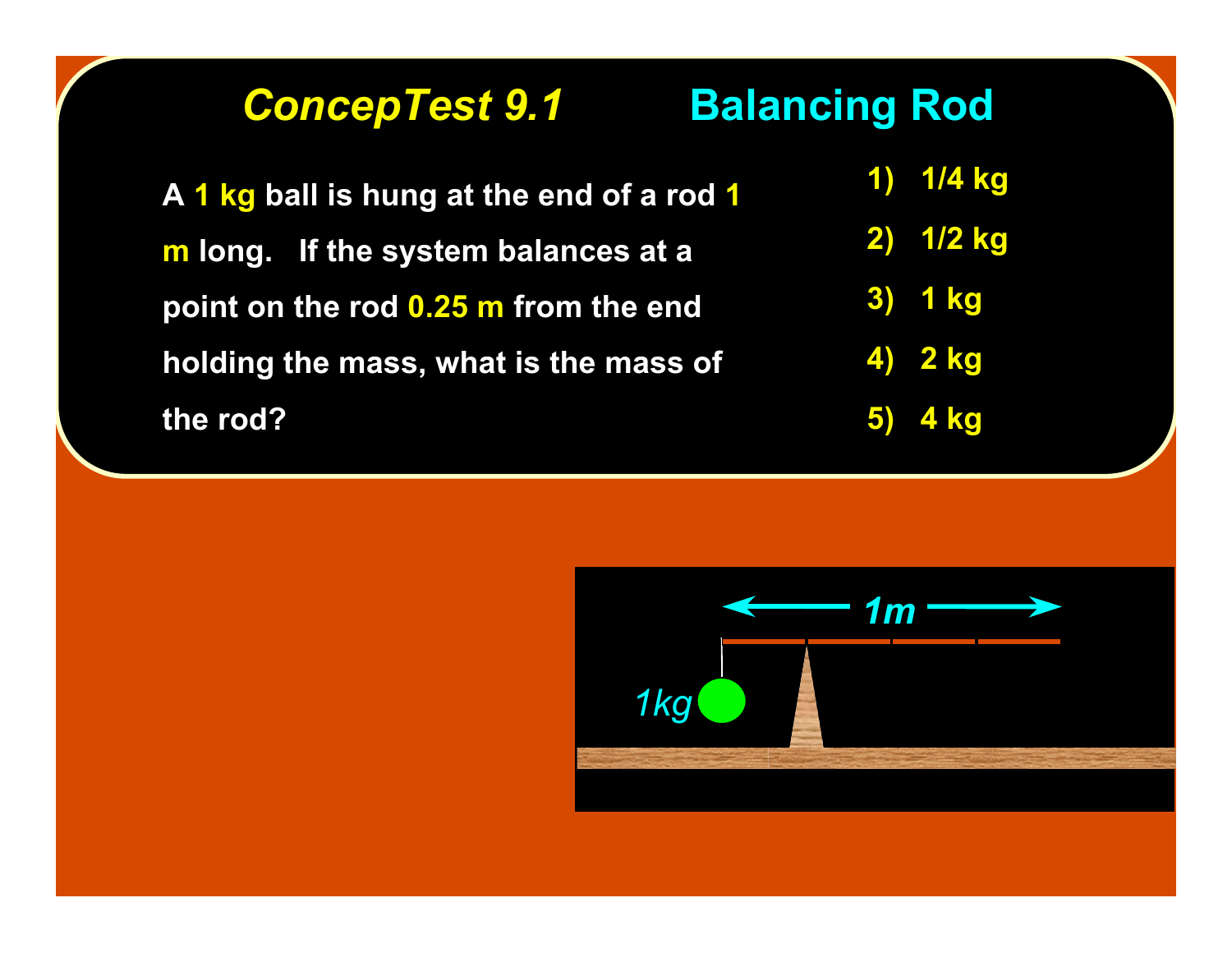### *ConcepTest 9.1 ConcepTest 9.1* **Balancing Rod Balancing Rod**

**A 1 kg ball is hung at the end of a rod 1 m long. If the system balances at a point on the rod 0.25 m from the end holding the mass, what is the mass of the rod?**



 **The total torque about the The total torque about the pivot must be zero !! pivot must be zero !! The CM of the rod is at its center, 0.25 m to the right of the pivot. Since this must balance the ball, which is the same distance same distance to the left of the pivot, the masses must be the same !!**

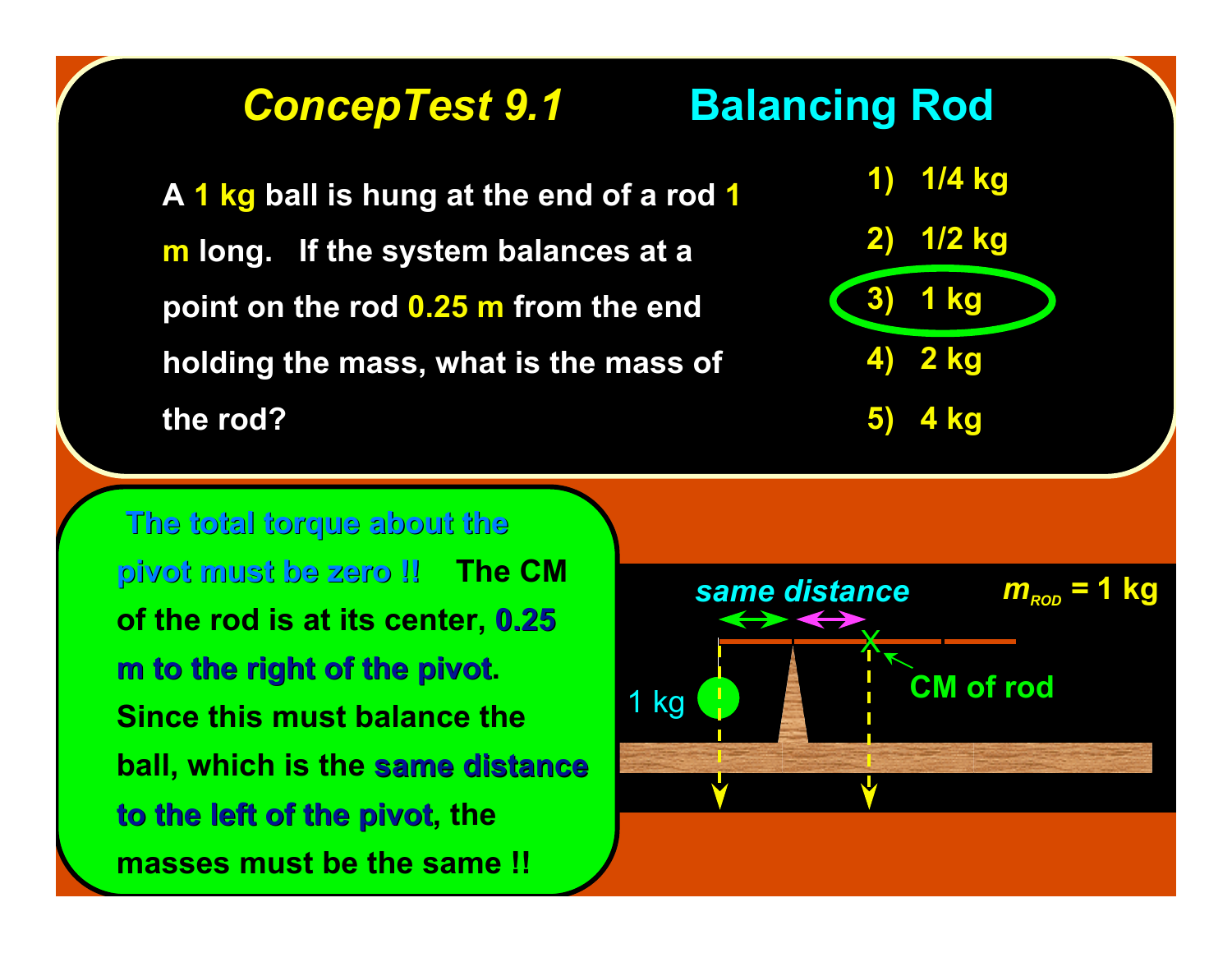## *ConcepTest 9.2 ConcepTest 9.2* **Mobile**

**A (static) mobile hangs as shown below. The rods are massless and have lengths as indicated. The mass of the ball at the bottom right is 1 kg. What is the total mass of the mobile?**

- **1) 5 kg**
- **2) 6 kg**
- **3) 7 kg**
- **4) 8 kg**
- **5) 9 kg**

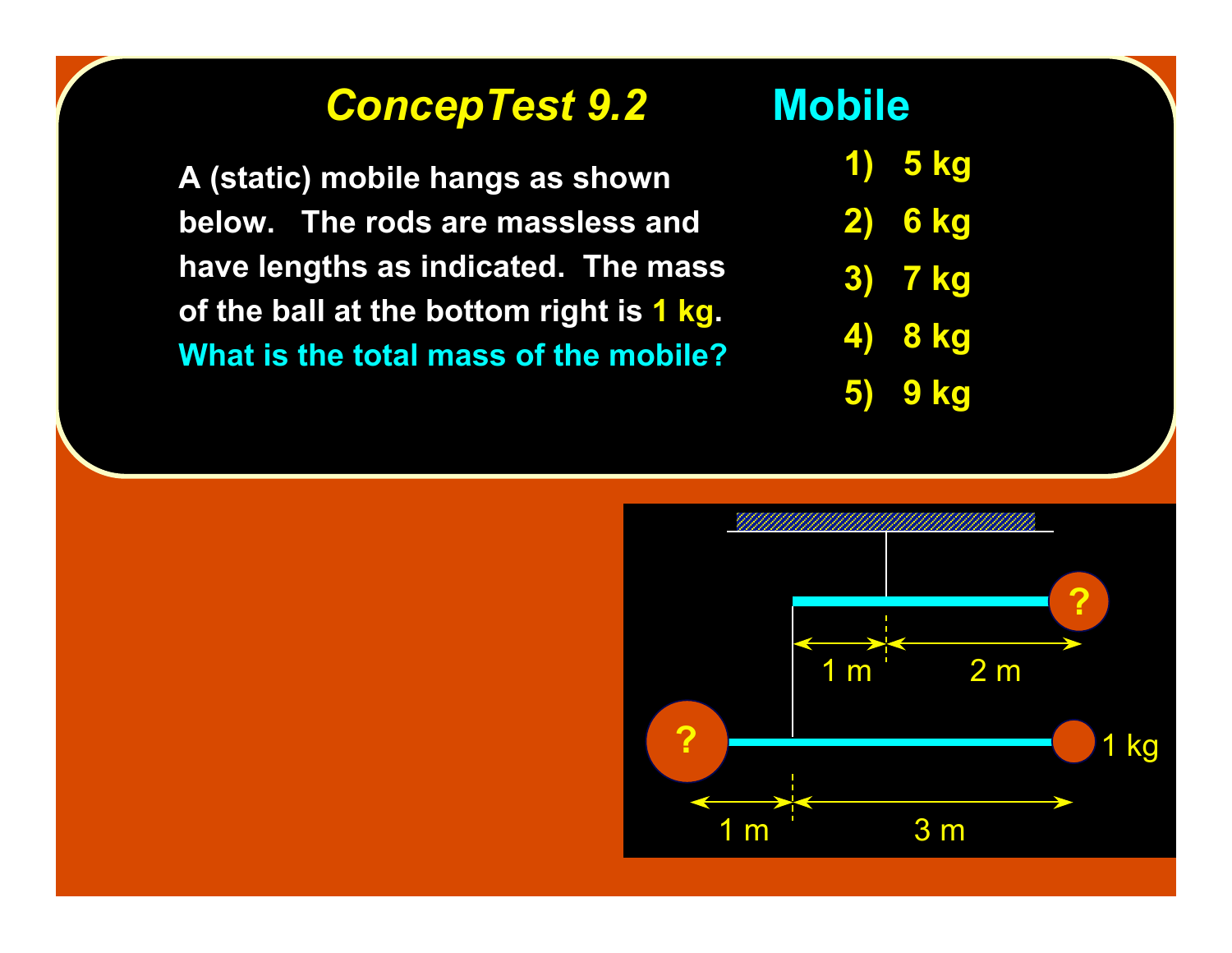### *ConcepTest 9.2 ConcepTest 9.2* **Mobile**

**A (static) mobile hangs as shown below. The rods are massless and have lengths as indicated. The mass of the ball at the bottom right is 1 kg. What is the total mass of the mobile?**



**Use torques in two steps: (1) find the big mass on the bottom left (lower rod only). (2) use the entire lower rod assembly (with two masses) to find the mass on top right. Finally, add up all the Finally, add up all the masses. masses.**

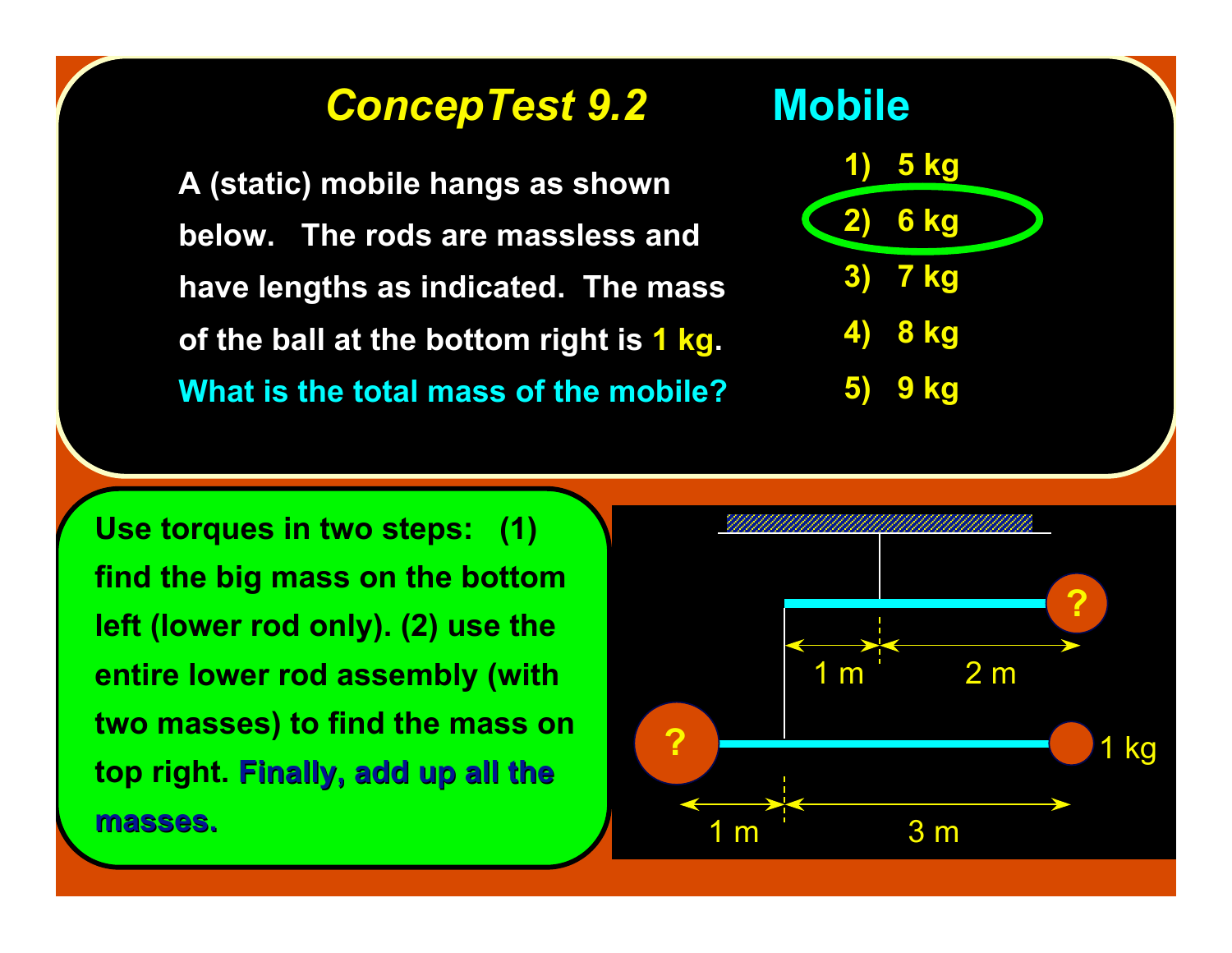# *ConcepTest 9.3a ConcepTest 9.3a* **Tipping Over I Tipping Over I**

**A box is placed on a ramp in the configurations shown below. Friction prevents it from sliding. The center of mass of the box is indicated by a blue dot in each case. In which case(s) does the box tip over?**

**1) all**

- **2) 1 only**
- **3) 2 only**
- **4) 3 only**
- **5) 2 and 3**

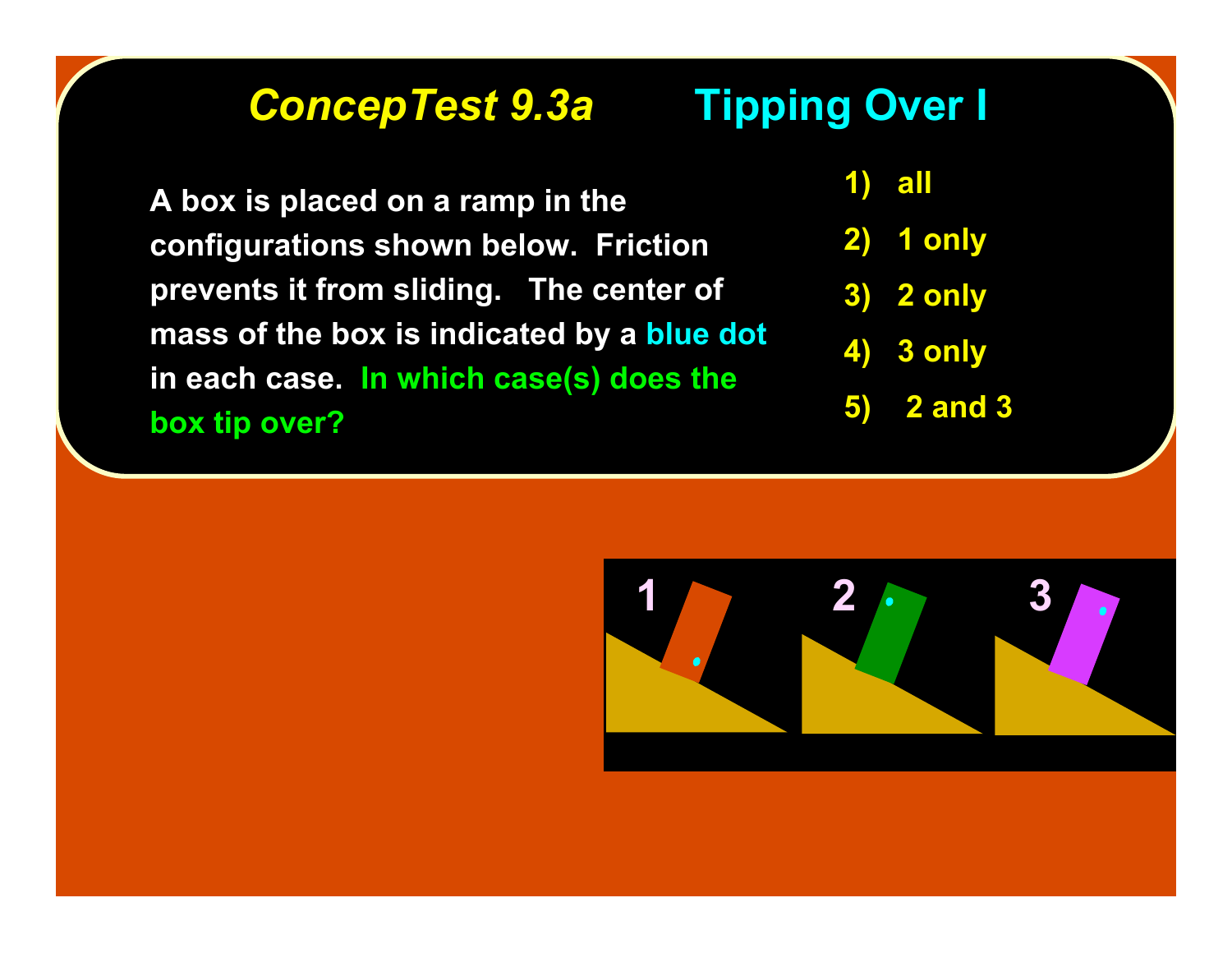# *ConcepTest 9.3a ConcepTest 9.3a* **Tipping Over I Tipping Over I**

**A box is placed on a ramp in the configurations shown below. Friction prevents it from sliding. The center of mass of the box is indicated by a blue dot in each case. In which case(s) does the box tip over?**



**The torque due to gravity acts like all the mass of an object is concentrated at the CM. Consider the bottom right corner of the box to be a pivot point. If the box can rotate such that If the box can rotate such that the CM is lowered, it will !! the CM is lowered, it will !!**

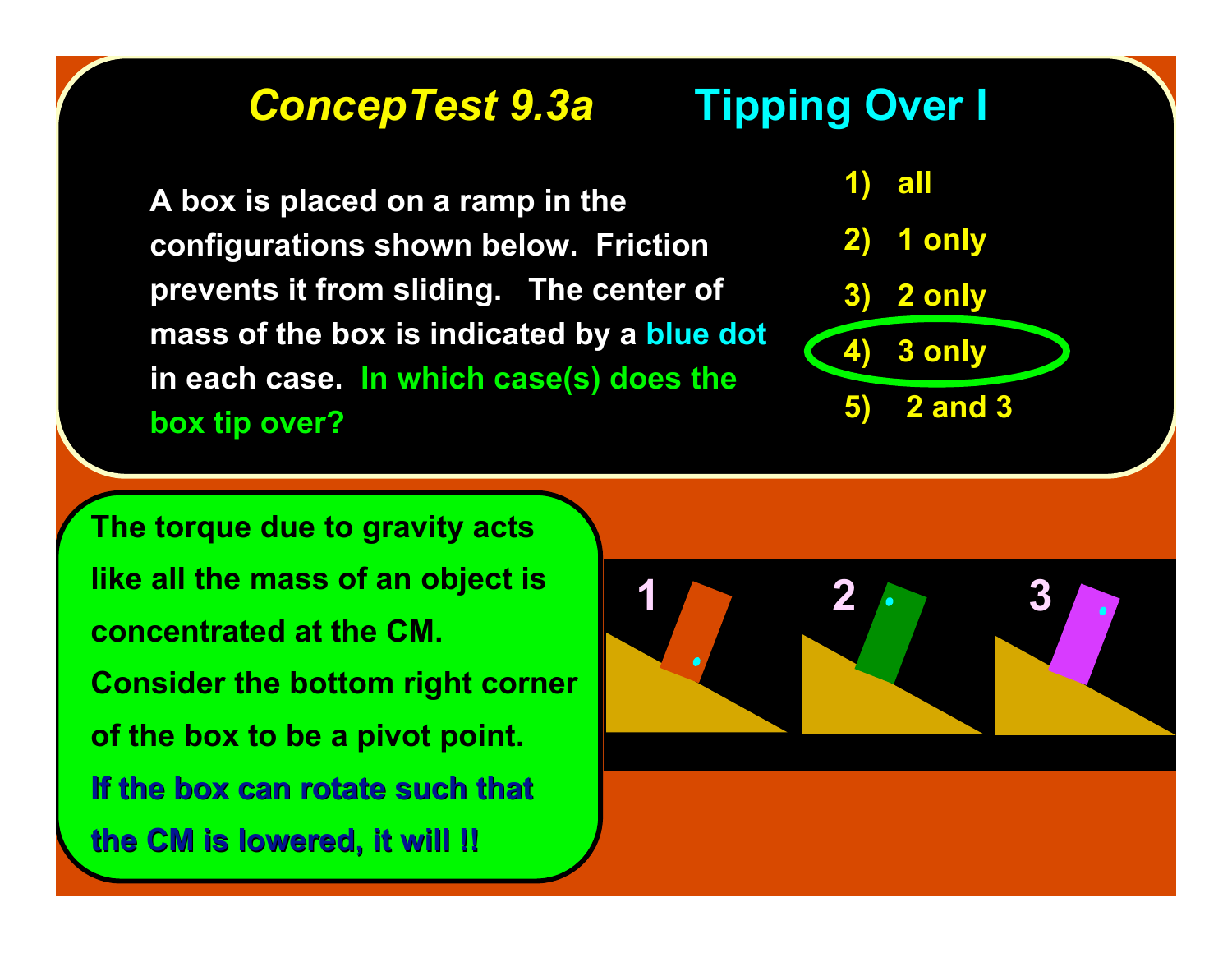# **ConcepTest 9.3b Tipping Over II**

**Consider the two configurations of books shown below. Which of the following is true?**

- **1) case 1 will tip**
- **2) case 2 will tip**
- **3) both will tip**
- **4) neither will tip**